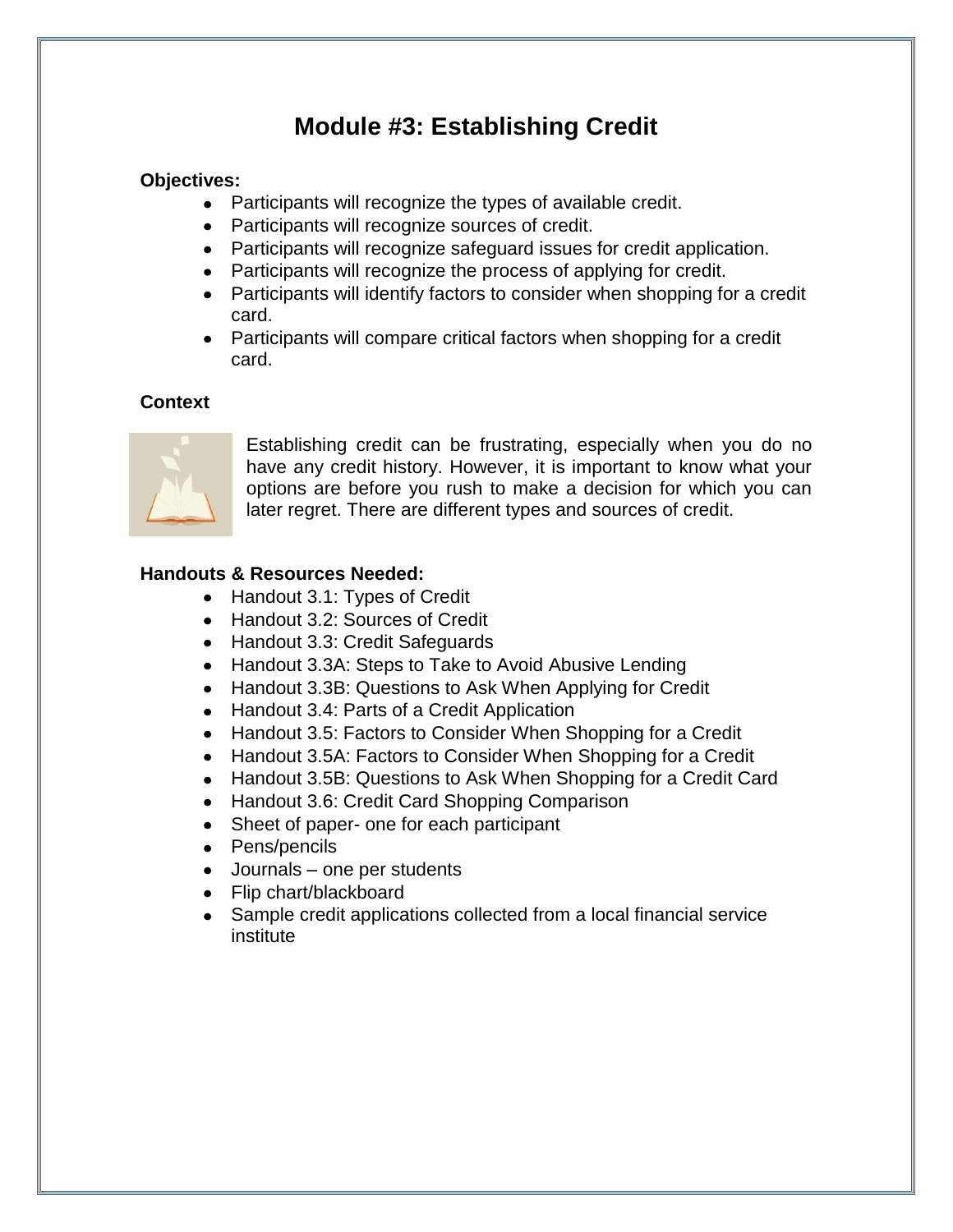Activity #1: Recognizing Types of Credit (55 min)

Procedure:

- Icebreaker
- Use Handout 3.1: Types of Credit as a matching exercise to build an awareness of the different types of credit available to consumers.
- As the definition of each type of credit is identified, draw a connecting line between the term and the description. (**Answers:** 1. Revolving Credit; 2. Secured Credit; 3. Sales Credit; 4. Single Payment Credit; 5. I.O.U.; 6. Installment; 7. Other Types of Credit; 8. Cash Credit). Caution participants that lenders often have unique names for their credit options, so participants will not always see these exact terms. Therefore, it is their responsibility to know the descriptions and ask questions prior to making any commitment.
- Hold up sample applications to illustrate the types of available credit. Do not distribute at this point; the applications are needed later in the activity.
- Debriefing

Activity #2: Recognizing Sources of Credit (55 min)

Procedure:

- Icebreaker
- Ask for a show of hands of participants who have applied for credit. Ask them how stressful they felt it was to apply for credit, on a scale of 1 to 5, with 1 being low and 5 being high. Informally encourage participants to share some of their experiences. In discussions such as this, be careful not to pass judgment on any contribution made by participants.
- Ask those participants who have applied for credit to share where they went to obtain credit. Allow for a few responses to establish a participatory environment and then move to the next step.
- Use Handout 3.2: Sources of Credit to identify places that an individual can go to obtain credit. This handout lists six sources. Encourage participants to add additional sources. Be careful not to pass judgment on sources that are recommended. Responses will vary but should include some of the following: consumer finance companies, insurance policies, check-cashing stores, family and friends.
- Explain that consumer credit can be obtained from a variety of sources including banks, credit unions, finance companies, many retailers, and service providers such as utility companies and physicians. In addition, some investors may be able to tap their investment accounts or retirement accounts. Policy holders who have a cash-value life insurance policy can obtain loans based on the cash value built up in the policy. Pawnshops check cashers, and rapid-refund services are some of the "alternative lenders" that extend credit.
- Before moving on, ask the question at the bottom of the handout, "What sources should a person avoid when seeking credit?"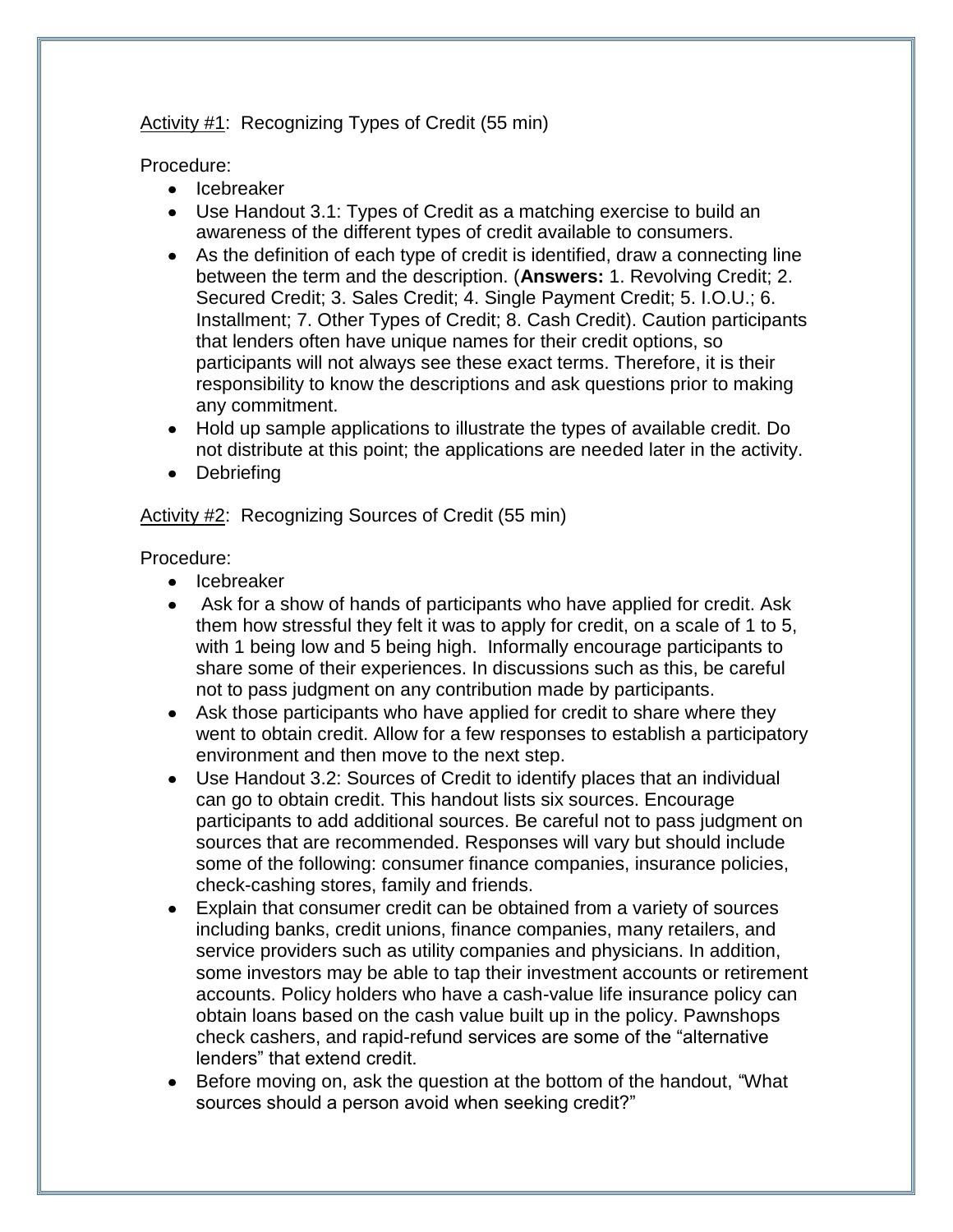- Discuss the dangers of loan sharks, cash advances from credit cards, pawnbrokers, and other such operations. These sources provide credit with particularly high interest rates and make it difficult, if not impossible, to build wealth.
- Ask the questions:
	- o Are all credit sources reliable?
	- o Should all credit sources be trusted?
	- o Encourage discussion. Take care to avoid too many "war stories" from participants.
- Debriefing  $\bullet$

Activity #3: Recognizing Safeguard Issues for Credit Application (55 min)

Procedure:

- Icebreaker
- Use Handout 3.3: Credit Safeguards When Applying for Credit to review critical legal protection afforded to all consumers when using credit.
- Tell participants that they will soon look at specific credit applications. Beforehand, though, they will become aware of warning signs of unfair lending practices that may or may not be readily visible. They want to be aware of these dishonest practices before they get into trouble with one of them.
- Distribute Handout 3.3A: Steps to Take to Avoid Abusive Lending. Cover the content with participants so that they are aware of what to watch out for and what to do if they are targeted.
- After the discussion, encourage participants to keep the handout handy and check carefully for such practices before agreeing to any type of credit.
- Stress that although all creditors are required to provide the applicant with information about the loan, it is also the applicant's responsibility to ask questions before making any commitment.
- Ask those who have credit cards to share the questions they asked the lender before accepting a credit card. Responses will vary, but research tells us that the majority of individuals never ask critical questions about the use of a credit card before accepting its use.
- Use Handout 3.3B: Questions to Ask When Applying for Credit to emphasize those types of questions.
- Ask participants if additional questions should be asked. Add those questions to the list.
- Debriefing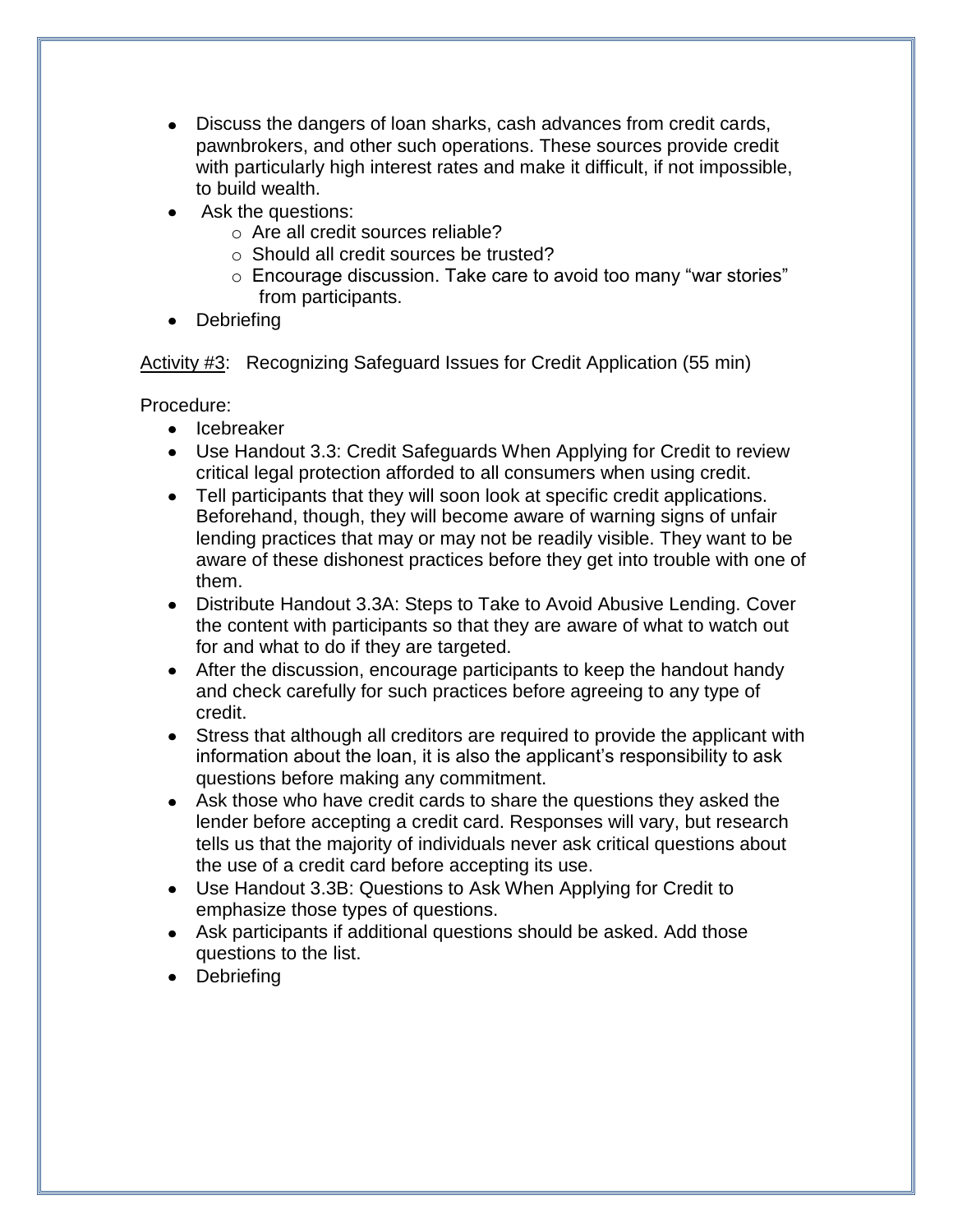Activity #4: Recognizing Credit Application Process Activity (55 min)

Procedure:

- Icebreaker
- Distribute the sample credit applications collected from a local financial service institute**.** If there are not enough credit applications for each participant to have an individual sample, divide the group into teams as small as possible.
- Distribute Handout 3.4: Parts of a Credit Application to each participant.
- Explain that the group will use the handout to compare and discuss information on typical credit applications.
- Emphasize that the information may be located in different physical spaces on different applications. The placement is the creditor's choice, not mandated by law.
- Move through the handout by identifying each section and allowing participants sufficient time to locate the information on their sample applications.
- Respond to questions they raise and encourage discussion.
- Encourage participants to keep the handout for future reference should they need to complete a credit application.
- Debriefing

Activity #5: Determining Questions to Ask for Credit Card Shopping (55 min)

Procedure:

- Icebreaker
- Use Handout 3.5: Factors to Consider When Shopping for a Credit Card to illustrate some of the many topics that should be discussed before accepting a credit card. Ask for general definitions from participants.
- Distribute Handout 3.5A: Factors to Consider When Shopping for a Credit Card to each participant and review the definition of each term.
- Distribute Handout 3.5B: Questions to Ask When Shopping for a Credit Card to each participant.
- Have participants determine what questions they should ask when shopping for a credit card.
- Encourage participation with this exercise, as it will be extremely helpful to all individuals who accept credit cards.
- Encourage participants to write their questions in the space provided and to use them as a reference if they shop for a credit card.
- Ask participants if additional questions should be asked. Add those questions to the list.
- Debriefing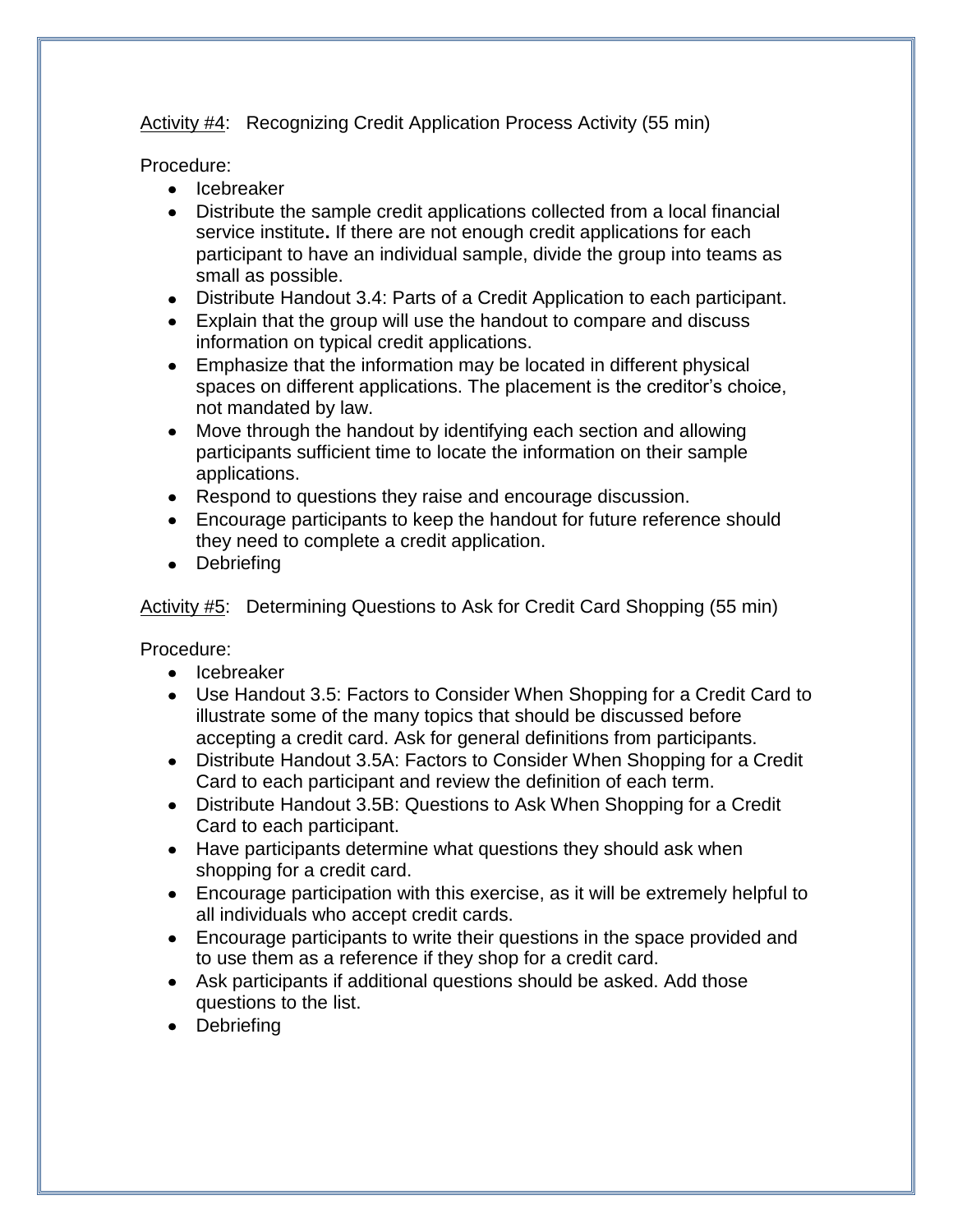Activity #6: Comparing Critical Factors for Credit Card Purchase (55 min)

Procedure:

- Icebreaker
- Distribute Handout 3.6: Credit Card Shopping Comparison to each participant.
- Ask participants to review the items on the worksheet to see if they have any questions regarding the factors to be compared when shopping for credit cards.
- Ask participants to use the worksheet to shop for a credit card after club meeting. Ask participants to share their credit card shopping information when they return for the next club session.
- Debriefing

Activity #7: Evaluation (20 min) Students should be asked to complete the evaluation for this unit.

Handouts:

- *3.7A Evaluation Form-Student*
- *3.7B Evaluation Form-Facilitator*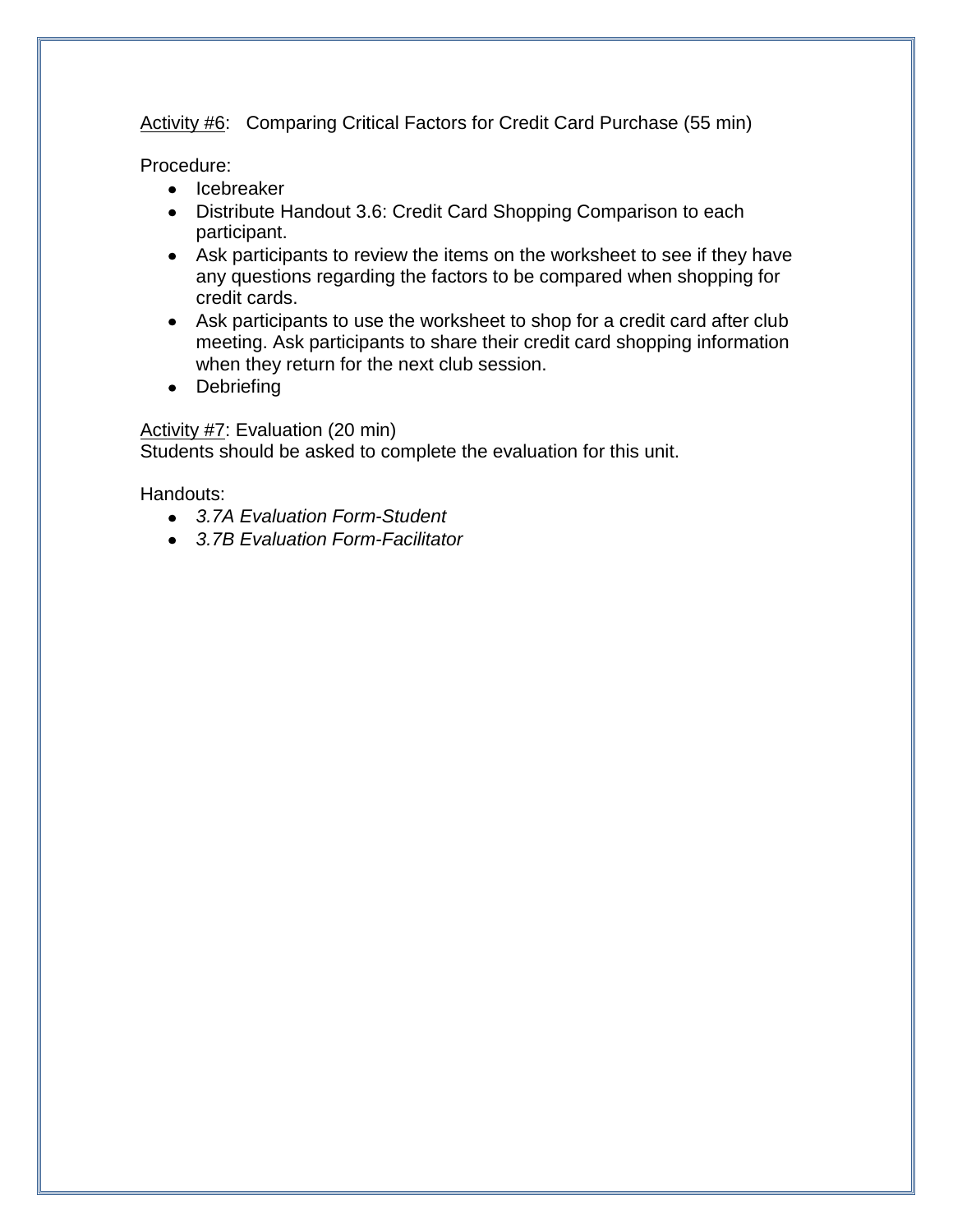### **TYPES OF CREDIT**

**Can you match the type of credit with its correct description?** 

| <b>TYPES</b>                                                                                                                                                                                                | <b>DESCRIPTION</b>                                                                                                                                                                                                                                                                                                                                                                                    |  |  |  |
|-------------------------------------------------------------------------------------------------------------------------------------------------------------------------------------------------------------|-------------------------------------------------------------------------------------------------------------------------------------------------------------------------------------------------------------------------------------------------------------------------------------------------------------------------------------------------------------------------------------------------------|--|--|--|
| <b>Cash Credit</b><br><b>Sales Credit</b><br><b>Secured Credit</b><br><b>Revolving Credit</b><br><b>I.O.U.</b><br><b>Single Payment Credit</b><br><b>Installment Credit</b><br><b>Other Types of Credit</b> | 1. A predetermined line of credit that is constantly renewed<br>as it is repaid.<br>2. Requirement to promise something of value to<br>guarantee repayment of credit.<br>3. Buying goods and services now with the promise to pay<br>for them in the future.<br>4. Buying goods and services now with the promise to pay<br>"in full" at a predetermined time.<br>5. A written promise to pay a debt. |  |  |  |
|                                                                                                                                                                                                             | 6. Buying goods and services with the agreement that<br>payment will be made at fixed intervals over a period of<br>time, with each payment carrying interest charges.<br>7. Utility bills, rent, and similar payments that help<br>establish credit.<br>8. Receiving money as a loan.                                                                                                                |  |  |  |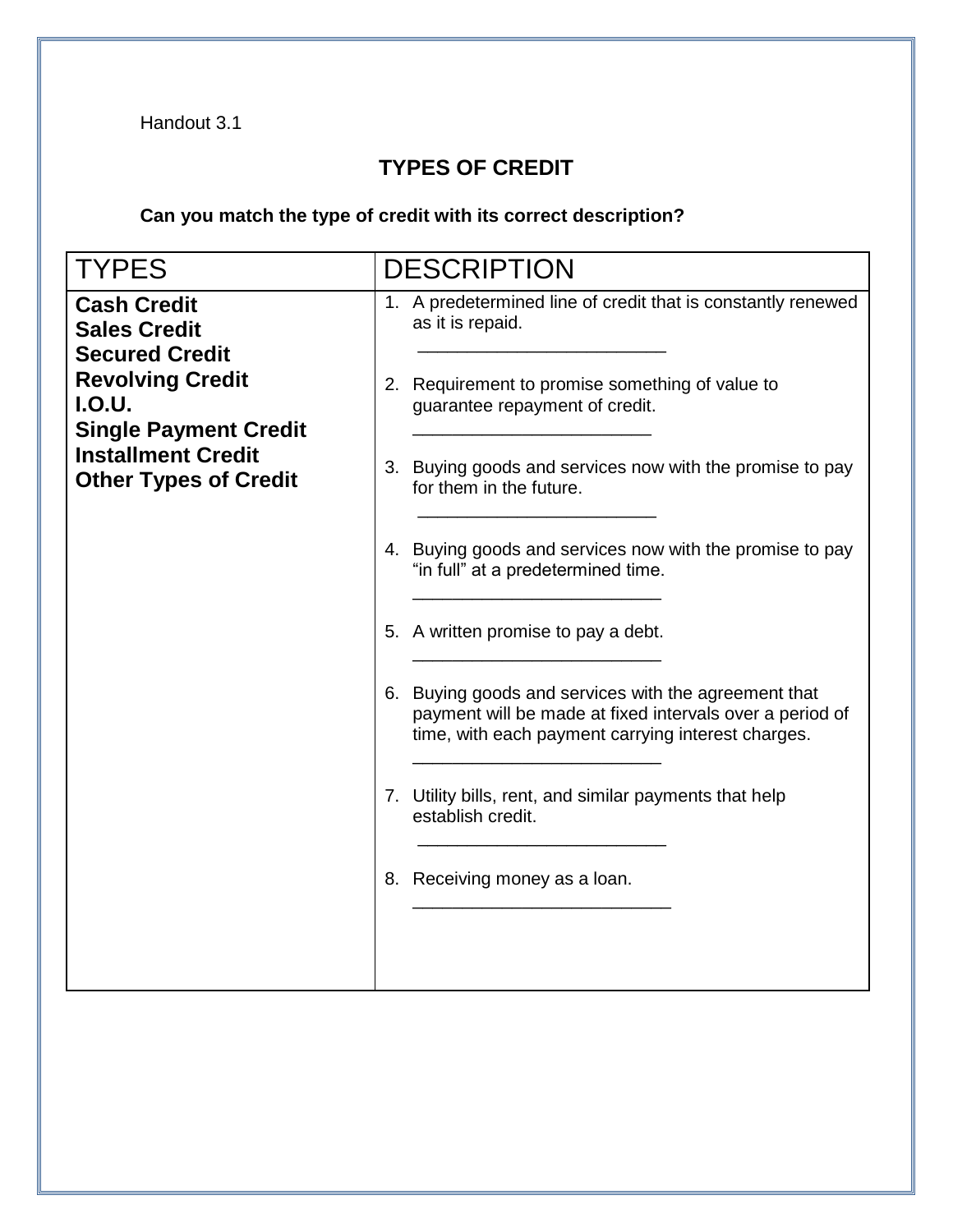#### **SOURCES OF CREDIT**

- Banks
- Credit Unions
- Retail Stores
- Finance Companies
- Savings & Loan Associations
- $\bullet$  Internet
- Stores

What are other sources of credit?

What sources of credit should be avoided? Why?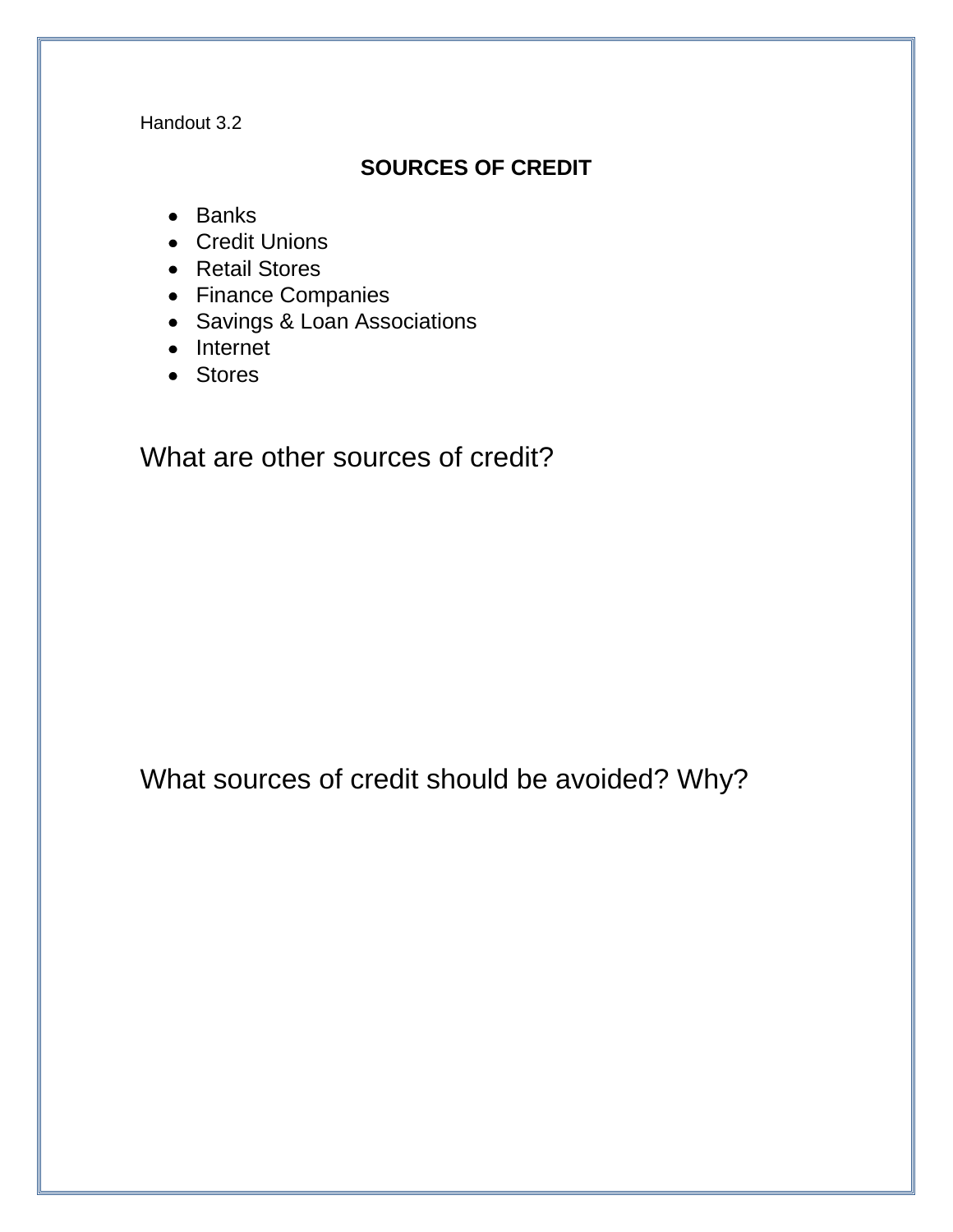# **CREDIT SAFEGUARDS**

These safeguards are important to know when applying for credit.

# **Truth in Lending Act (1968)**

Consumers must be fully informed about the cost and conditions of borrowing.

# **Equal Credit Opportunity Act (1974)**

Prohibits discrimination in giving credit on the basis of sex, race, color, religion, national origin, marital status, age, or receipt of public assistance.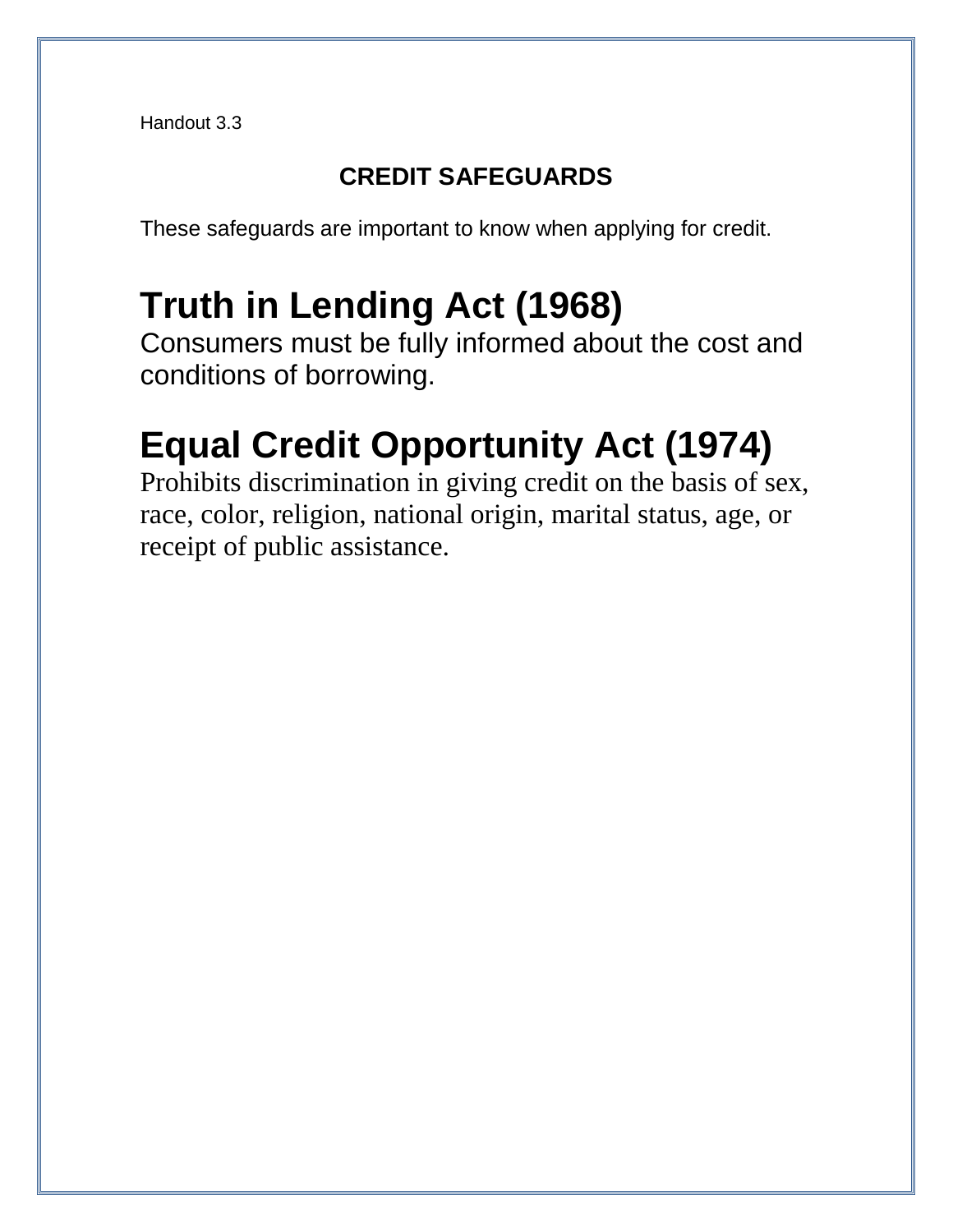# **STEPS TO TAKE TO AVOID ABUSIVE LENDING**

#### 1. **Have you shopped around for the best deal?**

Rates, fees, costs, etc. vary depending on the financial institution, the type of loan, your credit history, your ability to repay, etc. Call around to several financial institutions, explain what you want, and discuss interest rates, fees, options, etc., that are available.

#### 2. **Do you feel the lender pressured you to take the loan?**

A loan is abusive if the lender charges more than a reasonable amount for your loan. Many times, the lender uses aggressive sales techniques to pressure the individual. A "good deal" today should be a "good deal" tomorrow.

#### 3. **Do you understand the terms of the loan?**

NEVER sign any agreement that you do not understand. If you do not receive a satisfactory answer to your question, ask someone you trust to review the document and give you advice. BEFORE you agree to any loan, check it out. Talk to people you trust.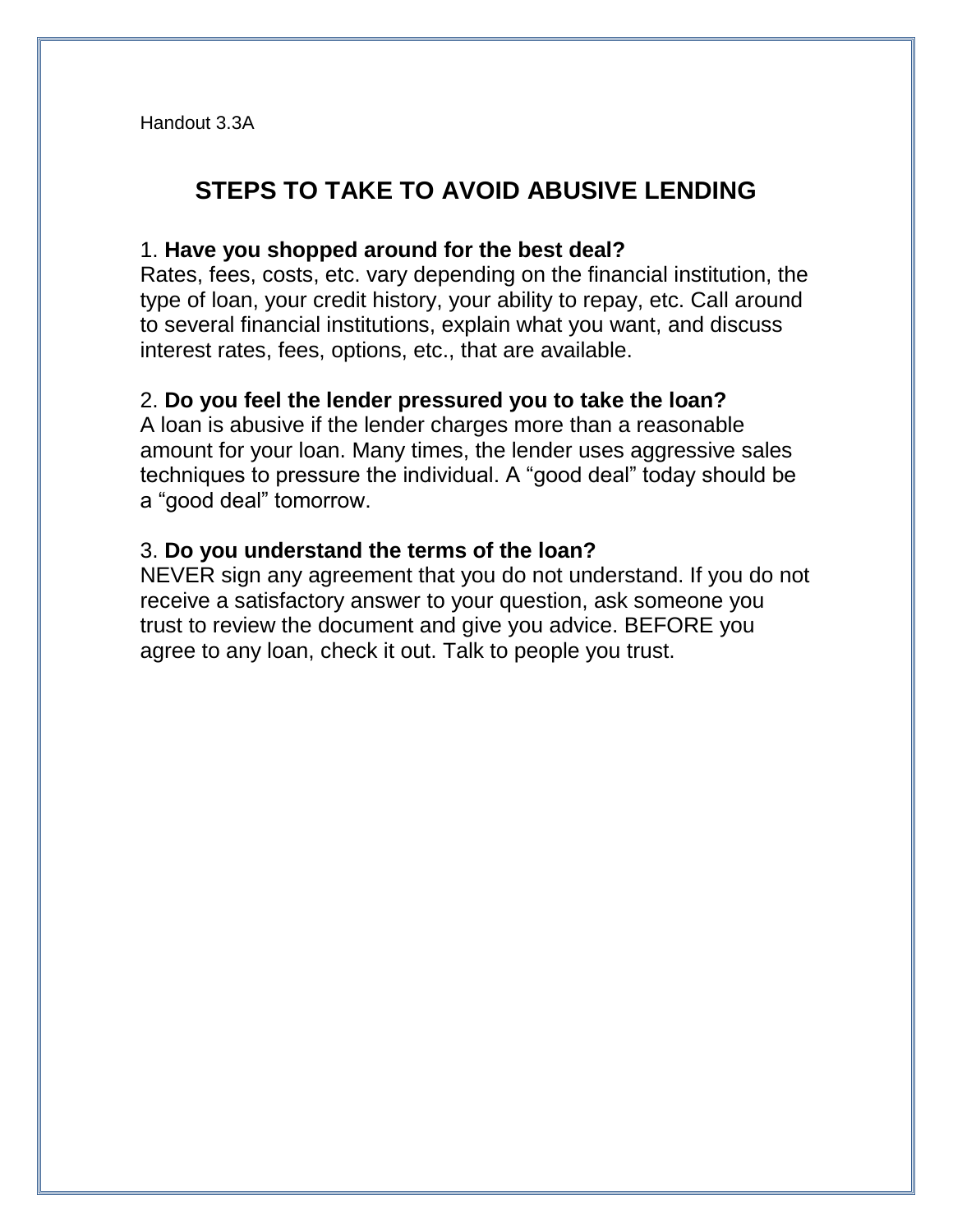# **QUESTIONS TO ASK WHEN APPLYING FOR CREDIT**

1. What is the **annual fee**, if any?

2. What is the **annual percentage rate (APR)**?

3. When are **payments** due?

4. What is the **minimum payment** required each month?

5. Is there a **grace period**?

6. Are there **other fees** associated with the credit, such as annual fees or minimum finance charges?

7. What is the **credit limit**?

8. What are the penalties for **late or missed payments**?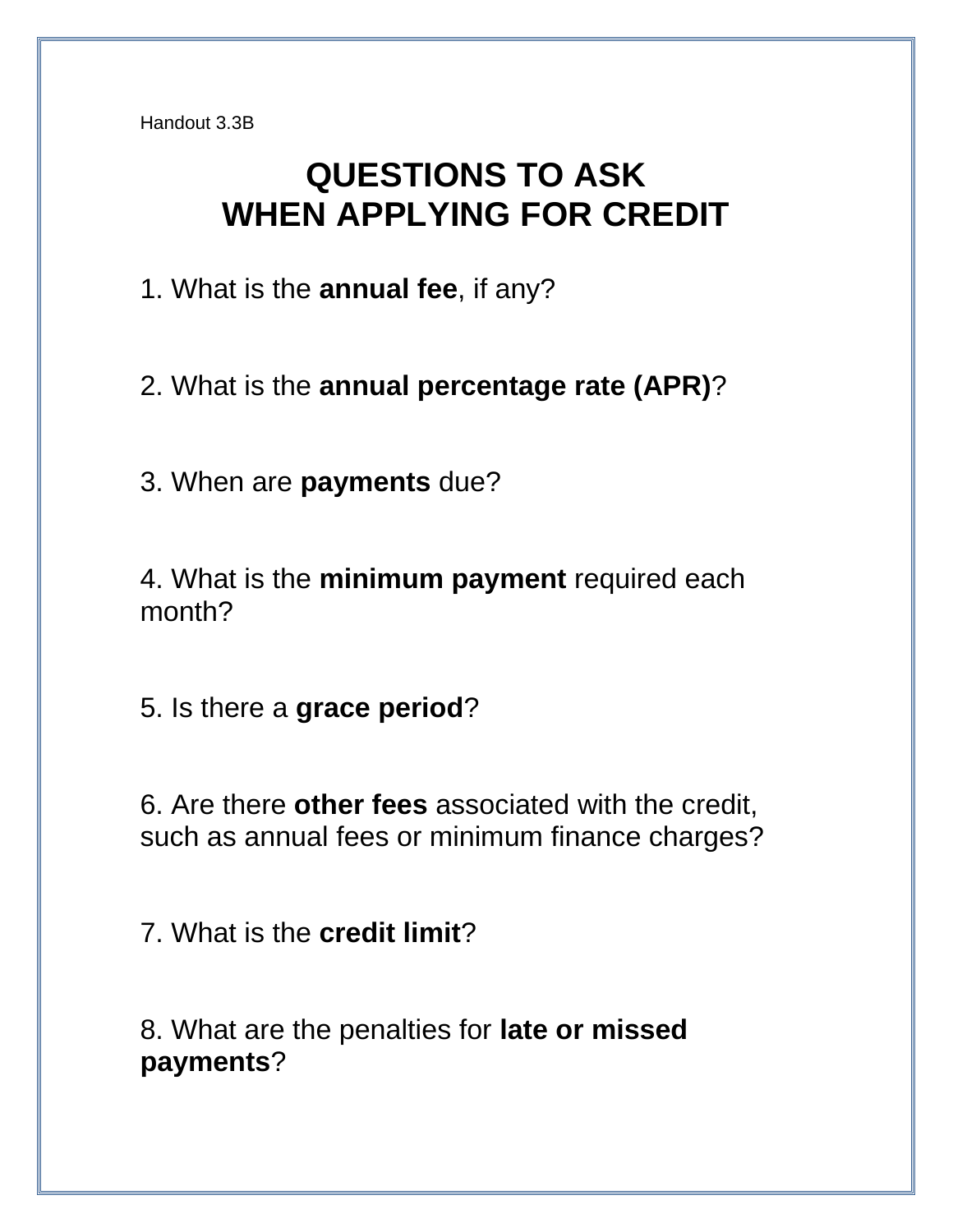# **PARTS OF A CREDIT APPLICATION**

| <b>CATEGORIES</b>                                                                                                                                                                                                                  |                                                                                                                                                                                                                                                        |  |  |  |  |
|------------------------------------------------------------------------------------------------------------------------------------------------------------------------------------------------------------------------------------|--------------------------------------------------------------------------------------------------------------------------------------------------------------------------------------------------------------------------------------------------------|--|--|--|--|
| <b>Reason for Loan</b>                                                                                                                                                                                                             | <b>Current Debts</b><br>List of current creditors and amount                                                                                                                                                                                           |  |  |  |  |
| <b>Personal Identification Information</b><br>• Name                                                                                                                                                                               | owed to each.                                                                                                                                                                                                                                          |  |  |  |  |
| • Address                                                                                                                                                                                                                          | <b>Credit References</b>                                                                                                                                                                                                                               |  |  |  |  |
| • Phone Number (day and night)<br>• E-mail Address                                                                                                                                                                                 | List of businesses where current<br>credit exists, to demonstrate bill-                                                                                                                                                                                |  |  |  |  |
| • Social Security Number                                                                                                                                                                                                           | paying habits.                                                                                                                                                                                                                                         |  |  |  |  |
| <b>Employment Information*</b><br>• Place of Employment<br>• Length of Employment<br>• Job Position<br>· Salary<br>*If you've had your current job for less than five<br>years, you will probably be asked about previous<br>jobs. | <b>Collateral (for some applications)</b><br>There may be a requirement to use<br>something of value as security so that<br>the credit will be repaid.<br><b>Bank References</b><br>Bank where individual does business,<br>which can document current |  |  |  |  |
| <b>Mortgage/Rental Information</b>                                                                                                                                                                                                 | individual's financial status.                                                                                                                                                                                                                         |  |  |  |  |
| Current information about length of residence,<br>monthly housing costs, etc.                                                                                                                                                      | <b>Signature and Date</b><br>• Current date<br>• Signature (print + script)                                                                                                                                                                            |  |  |  |  |
| <b>Documentation Required (for some</b><br>applications)<br>May be a requirement to "show" documents such<br>as last bank statement, copies of loans, etc.                                                                         |                                                                                                                                                                                                                                                        |  |  |  |  |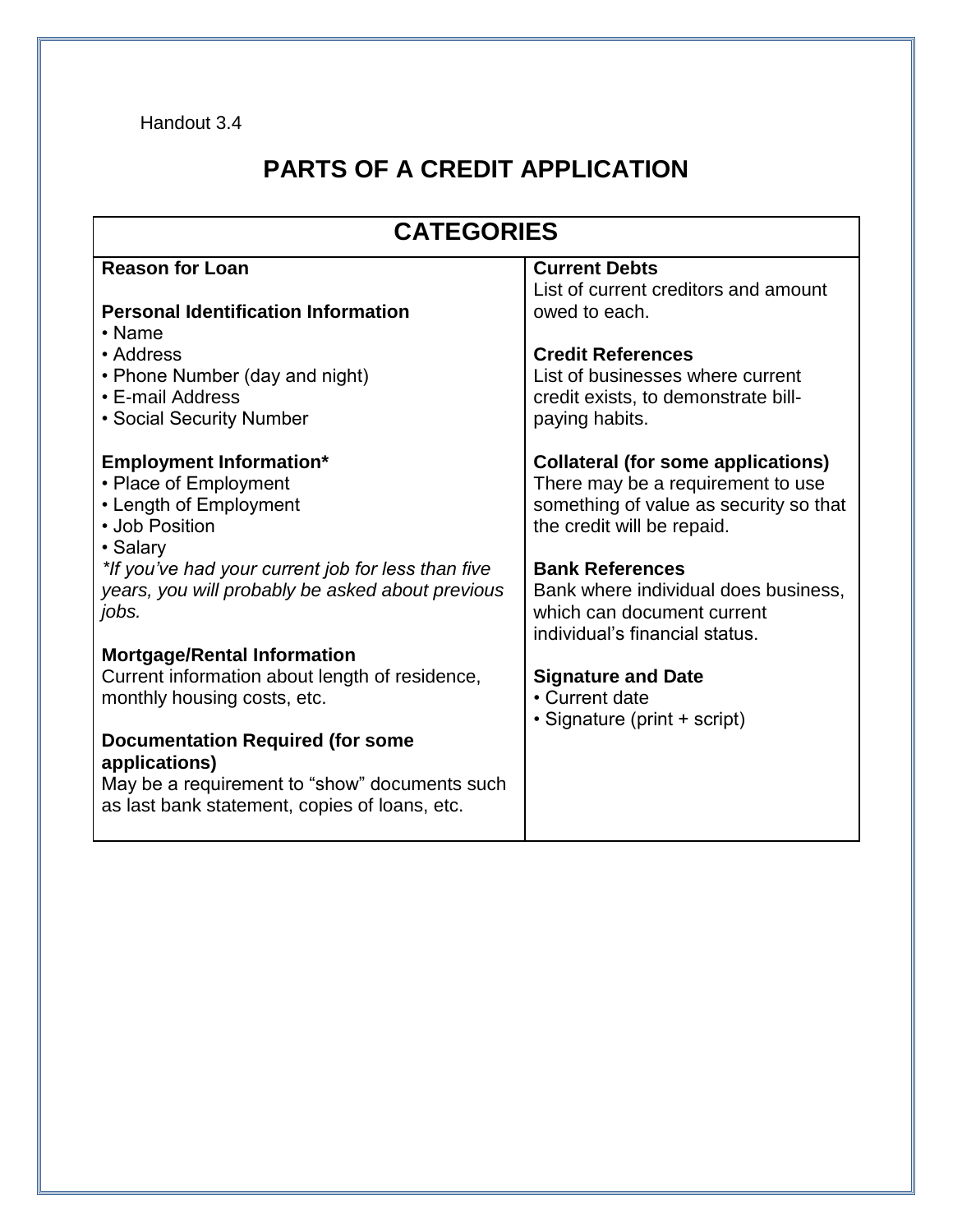# **SHOPPING FOR A CREDIT CARD**

ANNUAL FEE?

APR?

COMPUTATION METHOD?

GRACE PERIOD?

FINANCE CHARGE?

CARD INCENTIVES?

CREDIT LIMIT?

MINIMUM PAYMENT?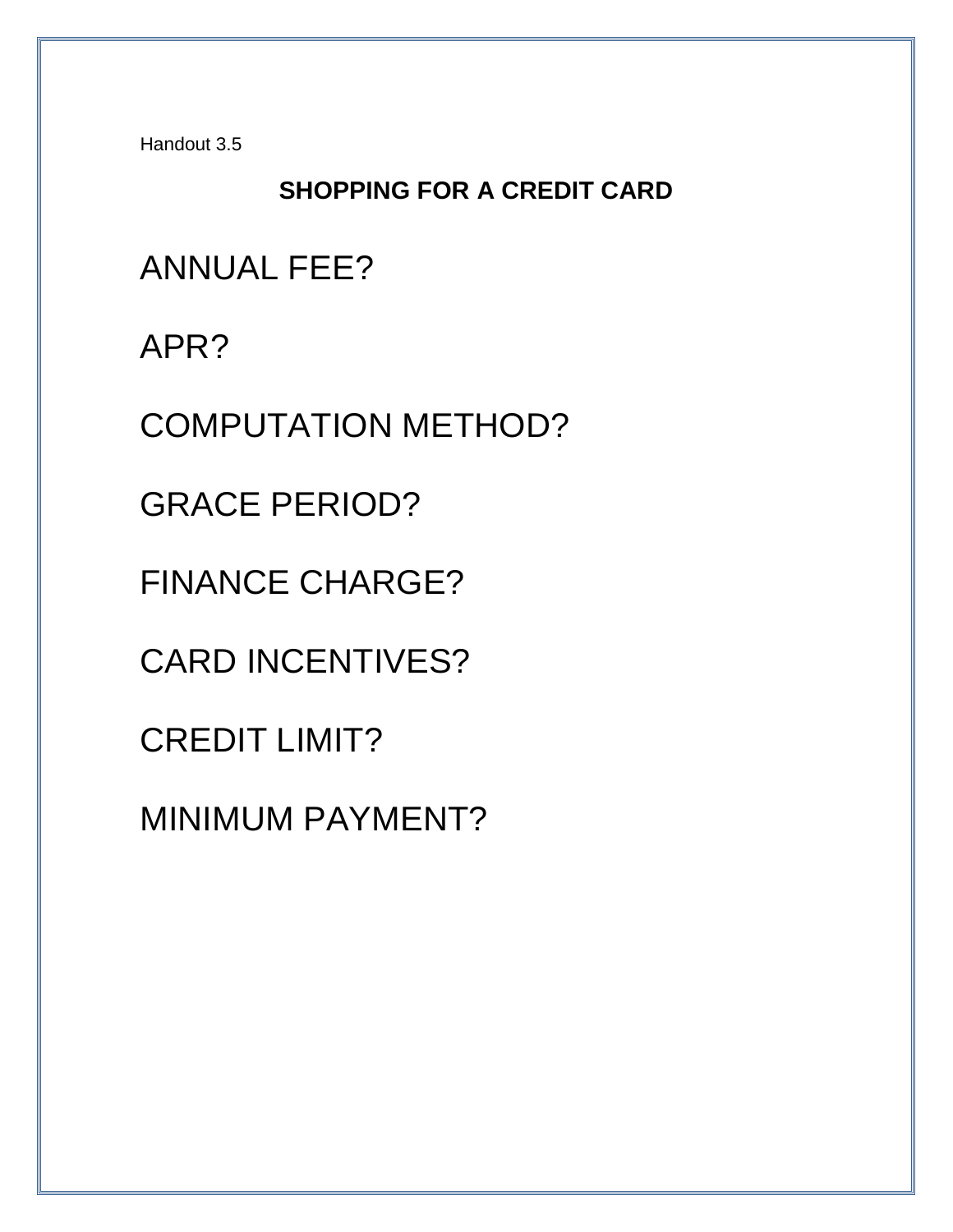Handout 3.5A:

#### **FACTORS TO CONSIDER WHEN SHOPPING FOR A CREDIT CARD**

Shop around when you choose a credit card. Card issuers differ in the fees, charges, and benefits they offer. Watch out the following factors when shopping.

**Annual Fees**. Some card issuers charge an annual fee to use their credit card. These fees range from \$15 to \$55. However, some cards have no annual fee.

**Annual Percentage Rate (APR)**. APR is the cost of credit expressed as the yearly interest rate (used to figure the finance charge on the outstanding balance for each billing period). The cost of credit depends on where you borrow, your credit history, how much you borrow, and how long you take to repay it. Credit costs will vary from lender to lender. Before you borrow, compare the costs at several places. Some credit card agreements allow the issuer to change your APR based on changes in economic indicators. These indicators are called indexes. These plans are called "variable rate" programs. The card issuer must tell you that your credit card rate may change and how the rate is determined. They must tell you which "index" is used and what additional amount (margin) is added to your new rate. You should also receive information about any limitation on how much and how often your rate may change. The APR may also be raised if you fail to pay your bill on time or violate some other provision of your credit agreement/contract. Be sure to read and understand all of the "fine print."

**Balance Computation Method.** It is the method to compute the Balance for the Finance Charge. If you carry a balance from month to month on your credit card, it is important to know what method is used to calculate the finance charge. There are four common methods of computing finance charges, defined below and compared in Table 4-A on next page.

• **Adjusted Balance (least expensive)**. Usually this method is most advantageous for card holders. The balance is determined by subtracting payments or credits received during the billing period from the balance at the end of the previous billing period.

Purchases made during the billing period are not included.

• **Previous Balance**. Finance charges are based on the amount you owed at the end of the previous billing period. Payments, credits, and new purchases made during the current billing period are not included.

• **Average Daily Balance (most commonly used)**. This method credits your account from the day payment is received by the credit issuer. The issuer starts with the beginning balance for each day in the billing period and subtracts any credits made to your account that day. Depending on the plan, new purchases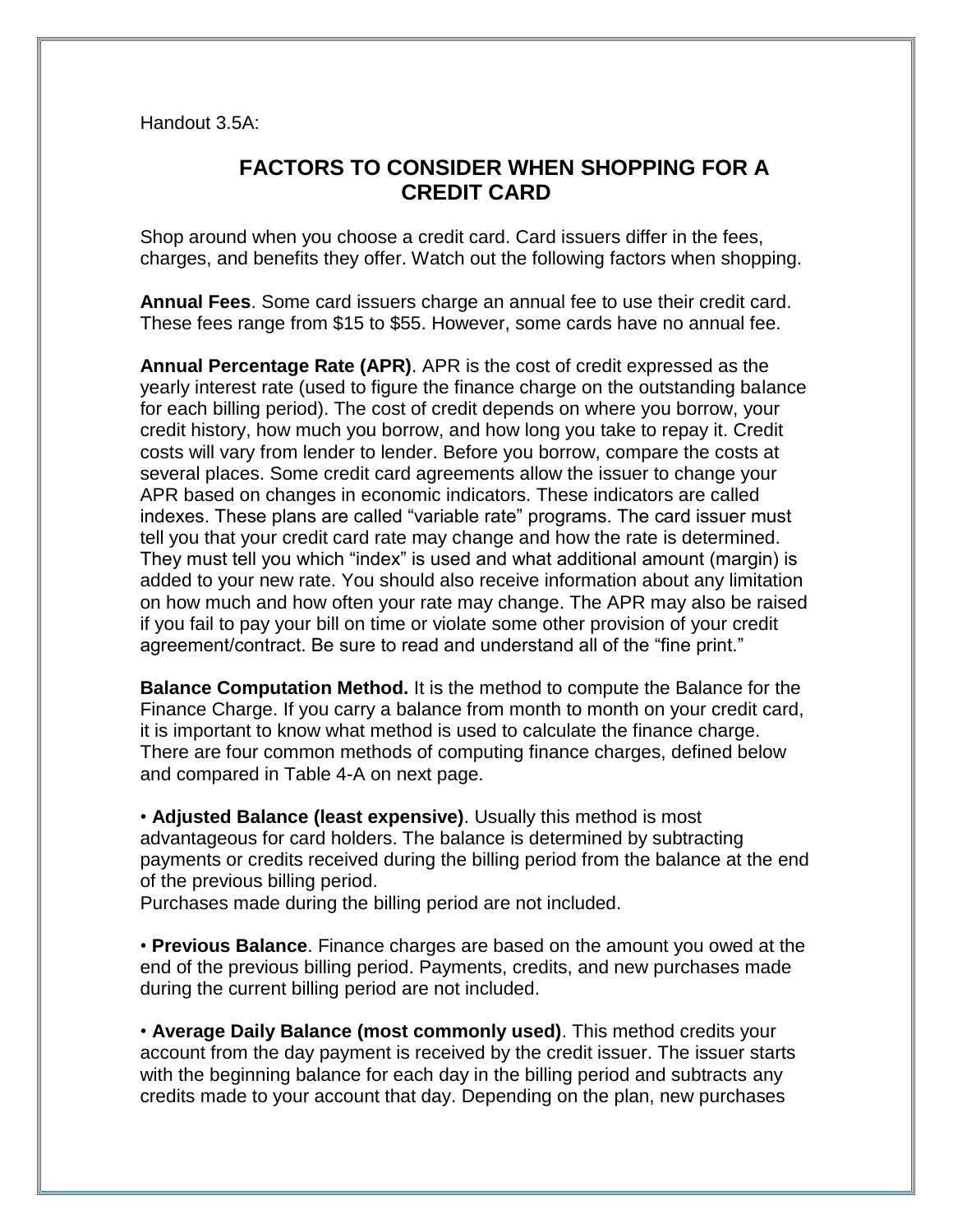may or may not be added to the balance. Typically cash advances are included. The resulting daily balances are added for the billing cycle. Then the total is divided by the number of days in the billing period to get the average daily balance.

• **Two-cycle balances (most expensive)**. This method uses the account activity for the last two months to calculate finance charges. This is probably the most expensive if you carry a balance from month to month.

| Table 4-A: Four Methods of Computing Finance Charges on<br><b>Open-end Credit Accounts1</b>                                                                                                                                                                                                                                                                           |                                                                                               |                      |                                                       |                                                      |                                          |  |  |
|-----------------------------------------------------------------------------------------------------------------------------------------------------------------------------------------------------------------------------------------------------------------------------------------------------------------------------------------------------------------------|-----------------------------------------------------------------------------------------------|----------------------|-------------------------------------------------------|------------------------------------------------------|------------------------------------------|--|--|
| Method                                                                                                                                                                                                                                                                                                                                                                | <b>Amount Owed</b><br>at Start of<br><b>Billing Cycle</b><br>(Feb. 1) <sup>2</sup>            | Payment<br>(Feb. 14) | Amount<br>Outstanding at<br>End of Cycle<br>(Feb. 28) | <b>Basis</b> for<br>Finance<br>Charge<br>$1^{1/2}$ % | Actual<br>Finance<br>Charge for<br>Month |  |  |
| Adjusted Balance                                                                                                                                                                                                                                                                                                                                                      | \$400                                                                                         | \$200                | \$200                                                 | \$200                                                | \$3.00                                   |  |  |
| Previous Balance                                                                                                                                                                                                                                                                                                                                                      | \$400                                                                                         | \$200                | \$200                                                 | \$400                                                | \$6.00                                   |  |  |
| Average Daily<br>Balance                                                                                                                                                                                                                                                                                                                                              | \$400                                                                                         | \$200                | \$200                                                 | \$300                                                | \$4.50                                   |  |  |
| Two-Cycle<br>Average Daily<br>Balance                                                                                                                                                                                                                                                                                                                                 | \$400                                                                                         | \$200                | \$200                                                 | \$300<br>$+$ \$200                                   |                                          |  |  |
|                                                                                                                                                                                                                                                                                                                                                                       | Average daily balance from last billing cycle<br>Sum of current and last period daily balance |                      |                                                       | \$500                                                | \$7.50                                   |  |  |
| <sup>1</sup> Open-end credit includes credit cards, department store charge plates and check overdraft accounts. Open-end<br>credit can be used continuously, generally until the pre-arranged credit limit is reached. Truth-In-Lending laws<br>require that creditors tell you the method of calculating the finance charge and the date the finance charge begins. |                                                                                               |                      |                                                       |                                                      |                                          |  |  |

<sup>2</sup>Assuming that January 31 was the closing date of the original cycle.

Source: Sharon B. Seiling, Ph.D., and Carolyn McKinney, Ph.D., Money Talks, Ohio State University Extension, 12/89.

**Grace Period**. The time between the date of purchase and the date interest starts being charged on that purchase is the grace period. If you pay your current balance in full within the stated grace period, no interest is charged for the new purchase. Some card companies offer no grace period, and the finance charge is imposed from the date you used your card or from the date the transaction was posted on your account. If you carry a balance rather than paying off your card in full, you won't get a grace period on new purchases. Cash advances generally have no grace period.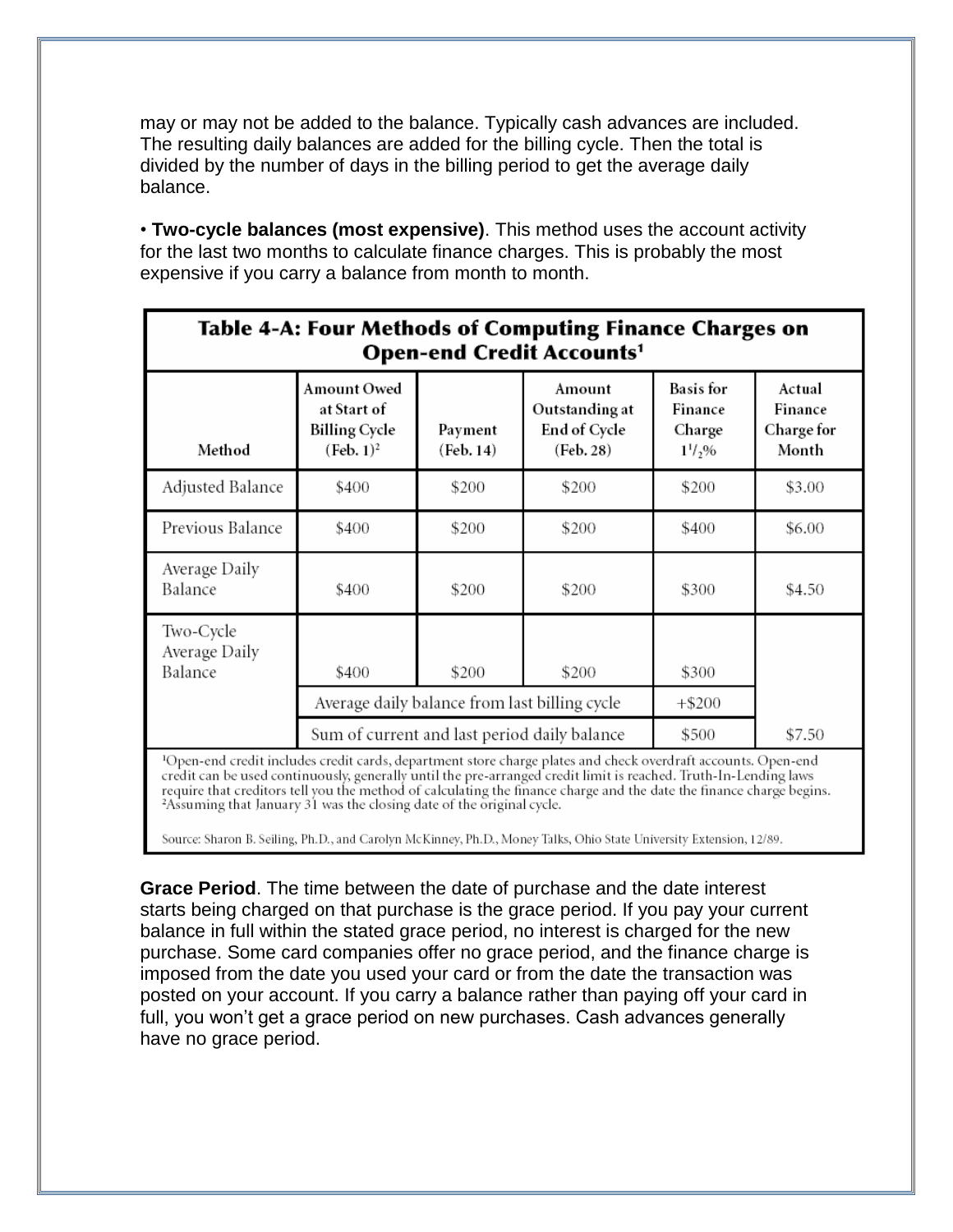**Finance Charges.** This may include transaction fees and 0ther Charges. Some card companies charge a fee for cash advances, fees for being over the balance limit, fees for late payment, or may charge a fee for every month you use the card.

**Truth-In-Lending**. The law requires that a lender provide you with the following in formation:

- $\triangleright$  The annual percentage rate (APR).
- $\triangleright$  How the APR will be determined (if it is a variable rate).
- $\triangleright$  The method of computing the balance at the end of each month.
- $\triangleright$  The annual fee to be charged, if any.
- $\triangleright$  The minimum finance charge.
- $\triangleright$  Any transaction fee for purchases or cash advances.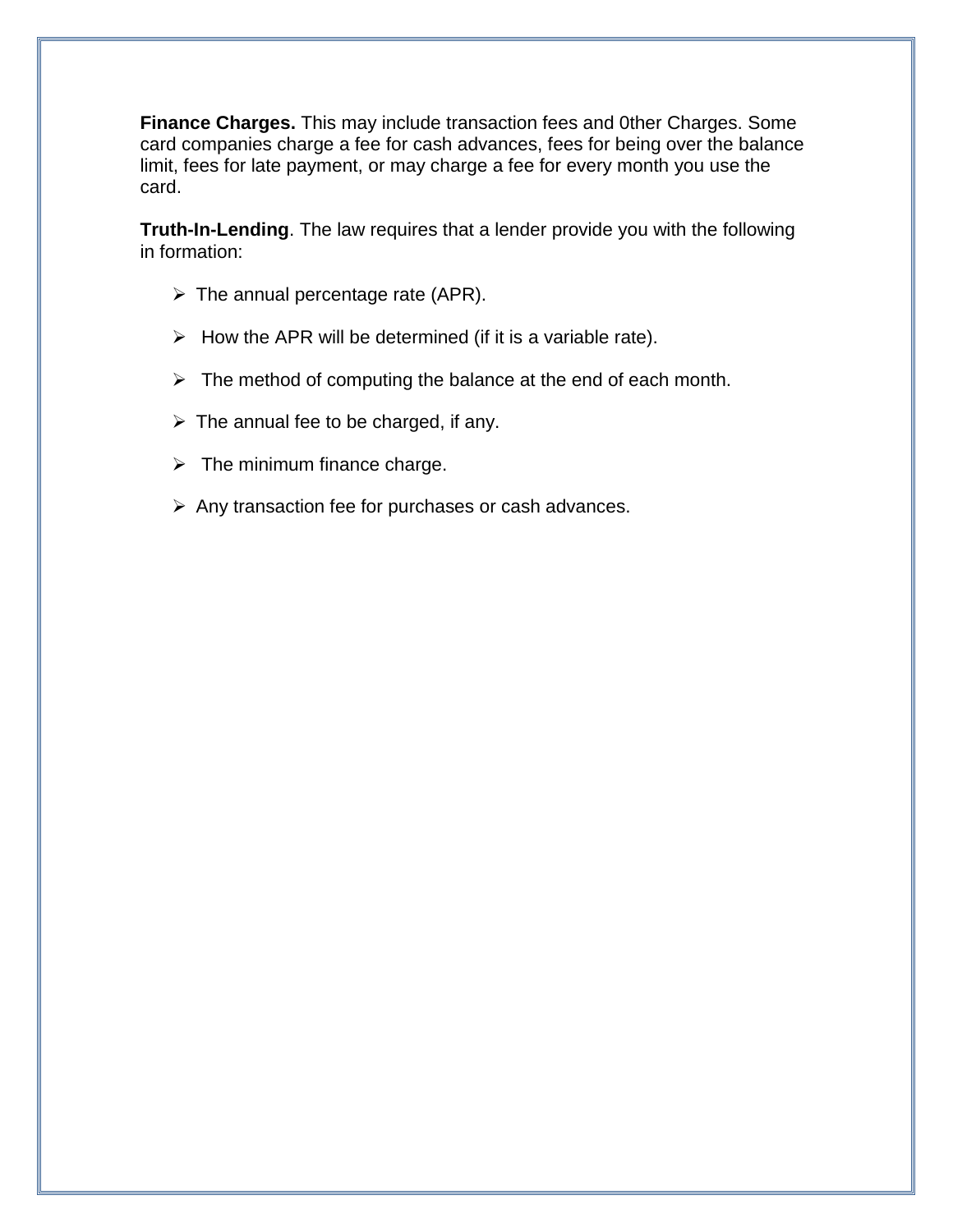## **QUESTIONS TO ASK WHEN SHOPPING FOR A CREDIT CARD**

| <b>Annual Fee</b>             | Annual charge for using a particular credit card.<br>Most common with general label credit cards.                                                                                                                                                               |
|-------------------------------|-----------------------------------------------------------------------------------------------------------------------------------------------------------------------------------------------------------------------------------------------------------------|
| What question should you ask? |                                                                                                                                                                                                                                                                 |
| <b>APR</b>                    |                                                                                                                                                                                                                                                                 |
| (Annual Percentage Rate)      | Annual cost of credit on a loan.<br>May include up-front fees and other internal costs.<br>Expressed as a percentage rather than a dollar amount.<br>True gauge of the cost of borrowing.<br>Truth in Lending law requires lender to tell the APR.<br>$\bullet$ |
| What question should you ask? |                                                                                                                                                                                                                                                                 |
| <b>Computation Method</b>     | How finance charges are determined.<br>Methods may include previous balance, average daily<br>balance, or something similar.                                                                                                                                    |
| What question should you ask? |                                                                                                                                                                                                                                                                 |
| <b>Grace Period</b>           | Period of time after purchase date when balance may be<br>paid in full to avoid finance charges                                                                                                                                                                 |
| What question should you ask? |                                                                                                                                                                                                                                                                 |
| <b>Finance Charges</b>        | Dollar amount of interest paid on money borrowed, plus<br>fees for arranging the loan.<br>Also known as interest paid on unpaid balances.                                                                                                                       |
| What question should you ask? |                                                                                                                                                                                                                                                                 |
| <b>Card Incentives</b>        | Special rewards when the card is used.<br>Could be a refund of money, free tickets to special<br>events, or rewards for use with hotels, airlines,<br>restaurants, or purchases.                                                                                |
| What question should you ask? |                                                                                                                                                                                                                                                                 |
|                               |                                                                                                                                                                                                                                                                 |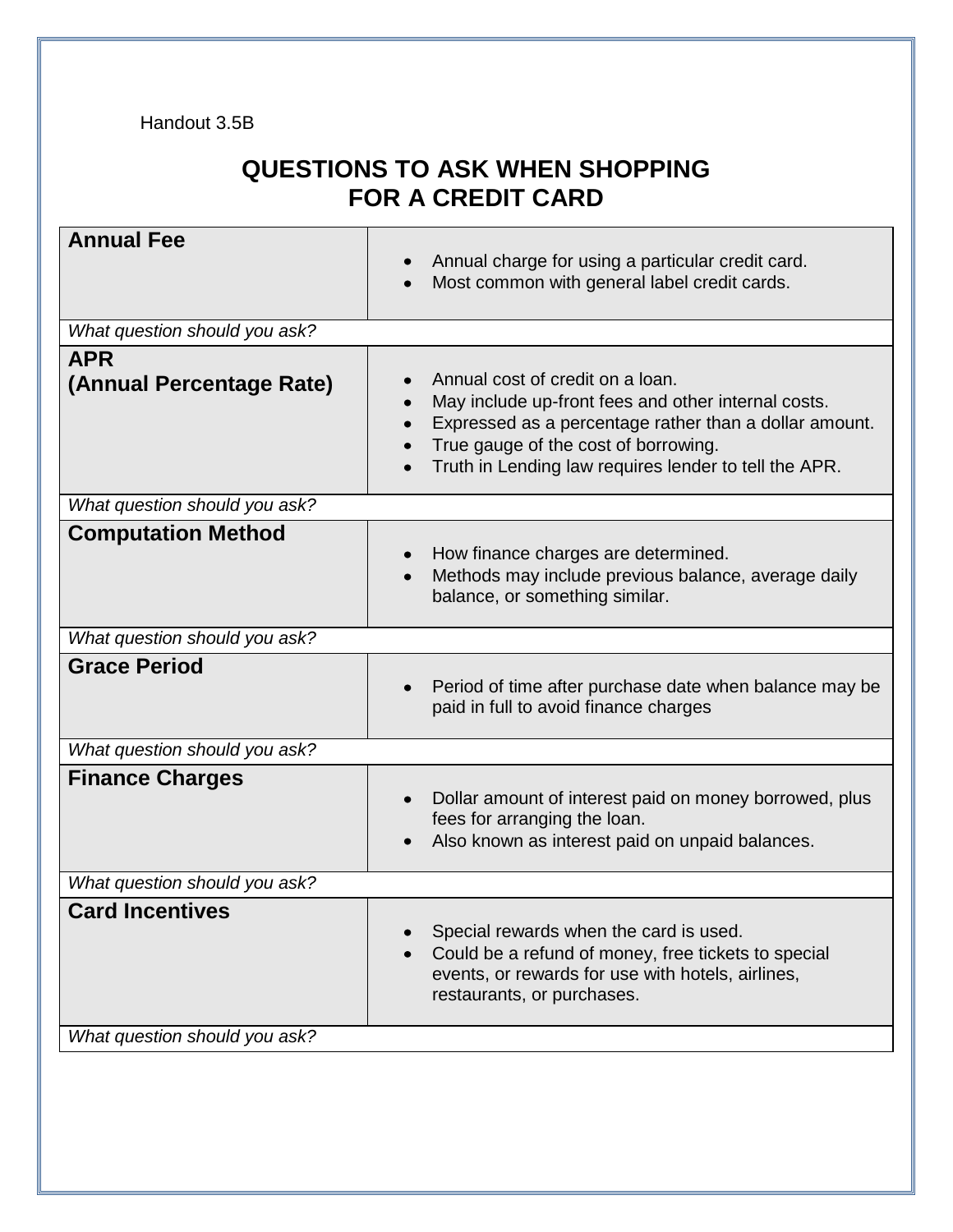#### **CREDIT CARD SHOPPING COMPARISON**

| <b>Factor</b>                                                  | Card 1 | Card 2 | Card <sub>3</sub> |  |  |  |
|----------------------------------------------------------------|--------|--------|-------------------|--|--|--|
| <b>Fixed Annual Percentage Rate (APR)</b>                      |        |        |                   |  |  |  |
|                                                                |        |        |                   |  |  |  |
| <b>Introductory Variable Annual</b>                            |        |        |                   |  |  |  |
| Percentage Rate (APR) Time Frame<br>$-$ e.g. 6 mos., 9 mos.    |        |        |                   |  |  |  |
|                                                                |        |        |                   |  |  |  |
| <b>Method of Computing Balance of</b>                          |        |        |                   |  |  |  |
| <b>Finance Charge*</b>                                         |        |        |                   |  |  |  |
| <b>Grace Period</b>                                            |        |        |                   |  |  |  |
| <b>Annual Fee</b>                                              |        |        |                   |  |  |  |
|                                                                |        |        |                   |  |  |  |
| <b>Balance Limit</b>                                           |        |        |                   |  |  |  |
| <b>Transaction Fees / Cash Advance</b>                         |        |        |                   |  |  |  |
|                                                                |        |        |                   |  |  |  |
| <b>Over the Limit Fees</b>                                     |        |        |                   |  |  |  |
|                                                                |        |        |                   |  |  |  |
| <b>Late Payment Fees</b>                                       |        |        |                   |  |  |  |
| <b>Other Benefits Offered:</b>                                 |        |        |                   |  |  |  |
| Rebates, airline miles, credit card                            |        |        |                   |  |  |  |
| protection, discounts, etc.                                    |        |        |                   |  |  |  |
| <b>Other Advantages or Disadvantages</b>                       |        |        |                   |  |  |  |
|                                                                |        |        |                   |  |  |  |
| * 1) Adjusted Balance – Least expensive method of calculation. |        |        |                   |  |  |  |

2) Average Daily Balance – Most common method of calculation.

3) Previous Balance

4) Two-cycle Average Daily Balance – Most expensive method of calculation.

**Remember, if you pay your balance in full each month you won't incur finance charges.**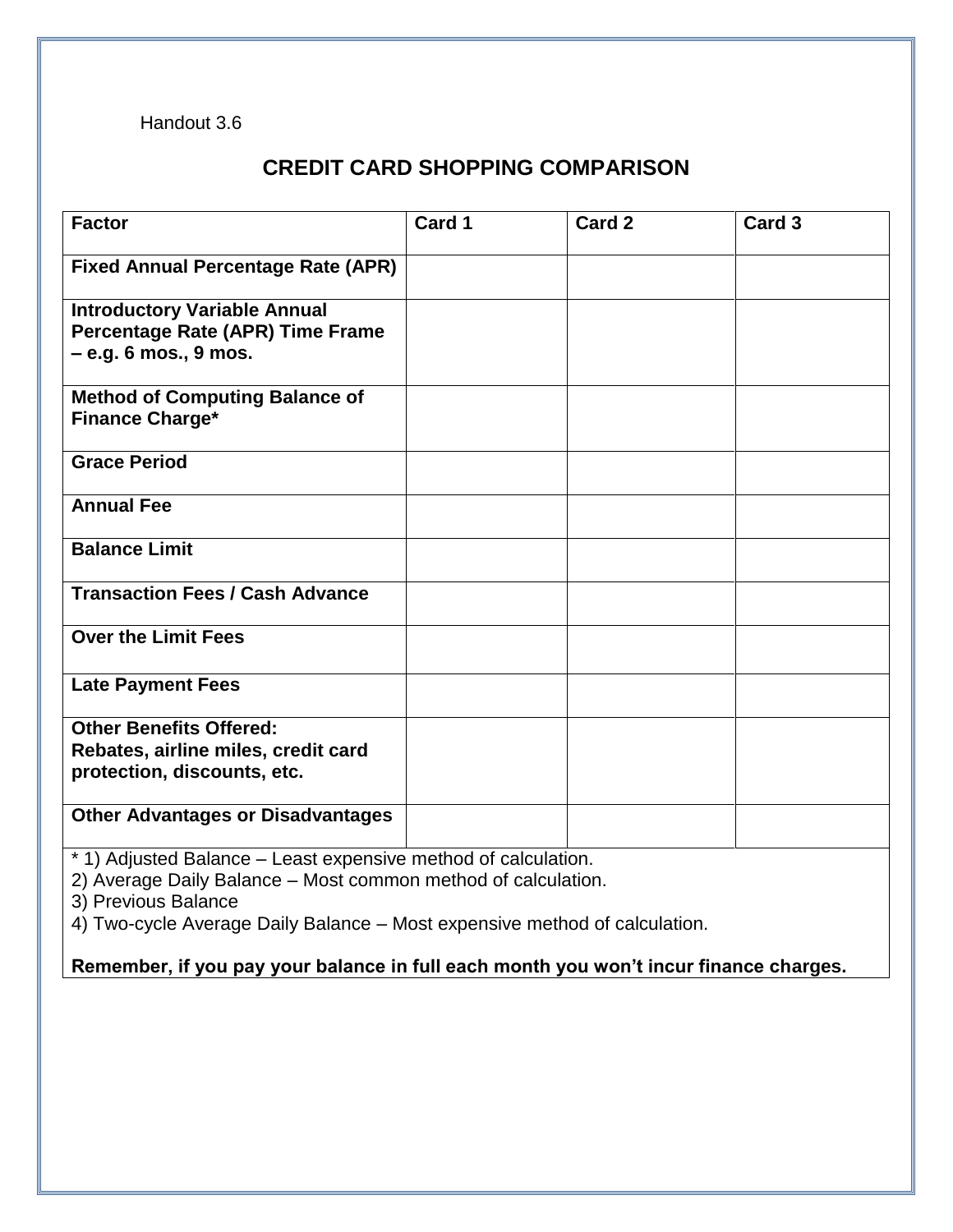### **Handout 3.7A: EVALUATION**

#### **Evaluation Form for Student**

Indicate three new things you learned about ASPIRA.

How will you use this new knowledge in the future?

Were the handouts useful?

How could this workshop have been improved?